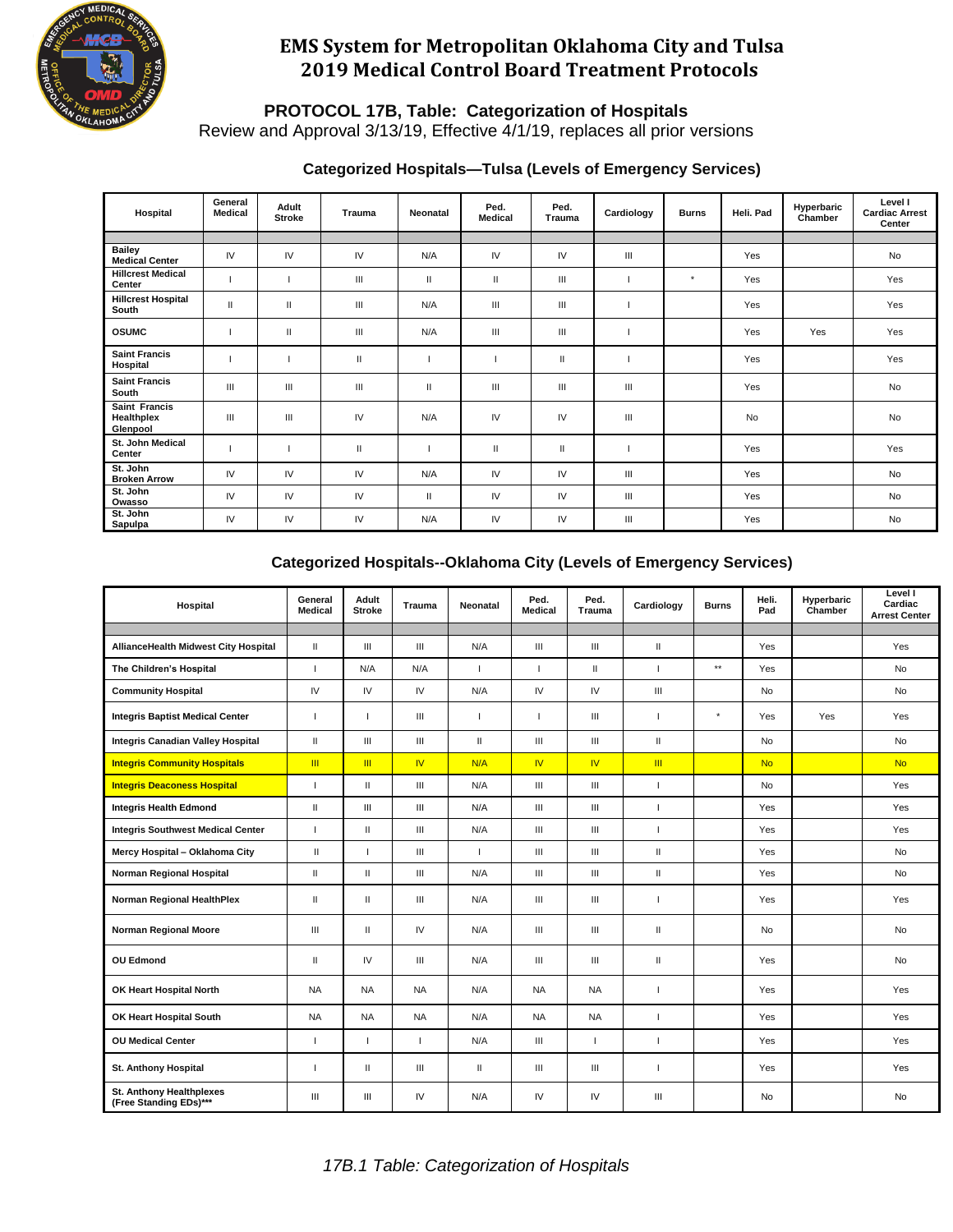

**PROTOCOL 17B, Table: Categorization of Hospitals**

Review and Approval 3/13/19, Effective 4/1/19, replaces all prior versions

#### **Specialty Hospitals, Healthcare Facilities, and Additional Service Capabilities**

| <b>Veterans Administration</b><br><b>Hospital</b><br><b>OKC</b>                         | Predominately a medical and surgical facility for the veteran population.<br>The Veterans Administration Hospital is capable of managing patients with<br>complex medical illnesses and non-Priority 1 traumatic injuries.                                                                                                                                                                                                                                                                                                                                                                                                                                                                                                                                                                                                                                                                                                          |  |  |  |  |  |
|-----------------------------------------------------------------------------------------|-------------------------------------------------------------------------------------------------------------------------------------------------------------------------------------------------------------------------------------------------------------------------------------------------------------------------------------------------------------------------------------------------------------------------------------------------------------------------------------------------------------------------------------------------------------------------------------------------------------------------------------------------------------------------------------------------------------------------------------------------------------------------------------------------------------------------------------------------------------------------------------------------------------------------------------|--|--|--|--|--|
| <b>Bone and Joint Hospital</b><br><b>OKC</b>                                            | Predominately an orthopedic referral facility; Level IV Trauma Center                                                                                                                                                                                                                                                                                                                                                                                                                                                                                                                                                                                                                                                                                                                                                                                                                                                               |  |  |  |  |  |
| Oklahoma Heart Hospital<br>(North & South Campus) OKC                                   | Predominately a medical and surgical facility for Priority I and II assigned<br>and unassigned patients with cardiac related symptoms.                                                                                                                                                                                                                                                                                                                                                                                                                                                                                                                                                                                                                                                                                                                                                                                              |  |  |  |  |  |
| <b>OU Medical Center, (Dean</b><br>McGee Eye Institute) OKC                             | OUMC is affiliated with Dean McGee Eye Institute. Patients with isolated<br>ocular trauma with loss of vision, change in the appearance of the eye, or<br>severe ocular pain should be transported to OUMC Presbyterian Tower for<br>most expeditious access to ocular services.                                                                                                                                                                                                                                                                                                                                                                                                                                                                                                                                                                                                                                                    |  |  |  |  |  |
| <b>OU Medical Center, OKC</b>                                                           | Labor and Delivery Services should only receive pregnant women<br>with an obstetrical complaint and a gestational period greater than<br>20 weeks.                                                                                                                                                                                                                                                                                                                                                                                                                                                                                                                                                                                                                                                                                                                                                                                  |  |  |  |  |  |
| <b>McBride Clinic Orthopedic</b><br><b>Hospital OKC</b>                                 | Predominately an orthopedic referral facility; Level IV Trauma<br><b>Center</b>                                                                                                                                                                                                                                                                                                                                                                                                                                                                                                                                                                                                                                                                                                                                                                                                                                                     |  |  |  |  |  |
| <b>Level I Cardiac Arrest Center</b>                                                    | Cardiac intervention capabilities including a Cardiac Cath Lab and<br>an interventional cardiologist available 24 hours a day, seven days<br>a week; a therapeutic hypothermia method to cool the patient for<br>at least 12 hours after a cardiac arrest.                                                                                                                                                                                                                                                                                                                                                                                                                                                                                                                                                                                                                                                                          |  |  |  |  |  |
| <b>Center for Orthopedic</b><br><b>Reconstruction &amp; Excellence</b><br>(CORE), Jenks | Predominately an orthopedic referral facility that should only<br>receive surgical related patients with a chief complaint related to a<br>scheduled surgery at CORE within the next 7 days or a surgery<br>that was performed at CORE within the past 30 days. The patient's<br>surgeon (or the call coverage surgeon) must be contacted and<br>agree to accept the patient at CORE's "Emergency Department"<br>prior to EMSA transport. The patient and/or patient representative<br>(eg. family) has the responsibility to provide the treating EMS<br>personnel the contact number for the surgeon/physician at CORE.<br>The EMSA Communications Center will attempt to contact that<br>surgeon/physician at CORE on a recorded line. If no answer from<br>the surgeon/physician at CORE within 10 (TEN) minutes of<br>attempted notification, an alternate destination shall be selected to<br>promote efficient scene time.   |  |  |  |  |  |
| <b>Oklahoma Surgical Hospital</b><br>(OSH) Tulsa                                        | Predominately a surgical referral facility that should only receive<br>surgical related patients with a chief complaint related to a<br>scheduled surgery at OSH within the next 7 days or a surgery that<br>was performed at OSH within the past 30 days. The patient's<br>surgeon (or the call coverage specialist partner) must be<br>contacted and agree to accept the patient at OSH's "Emergency<br>Department" prior to EMSA transport. The patient and/or patient<br>representative (eg. family) has the responsibility to provide the<br>treating EMS personnel the contact number for the<br>surgeon/physician at OSH. The EMSA Communications Center<br>will attempt to contact that surgeon/physician at OSH on a<br>recorded line. If no answer from the surgeon/physician at OSH<br>within 10 (TEN) minutes of attempted notification, an alternate<br>destination shall be selected to promote efficient scene time. |  |  |  |  |  |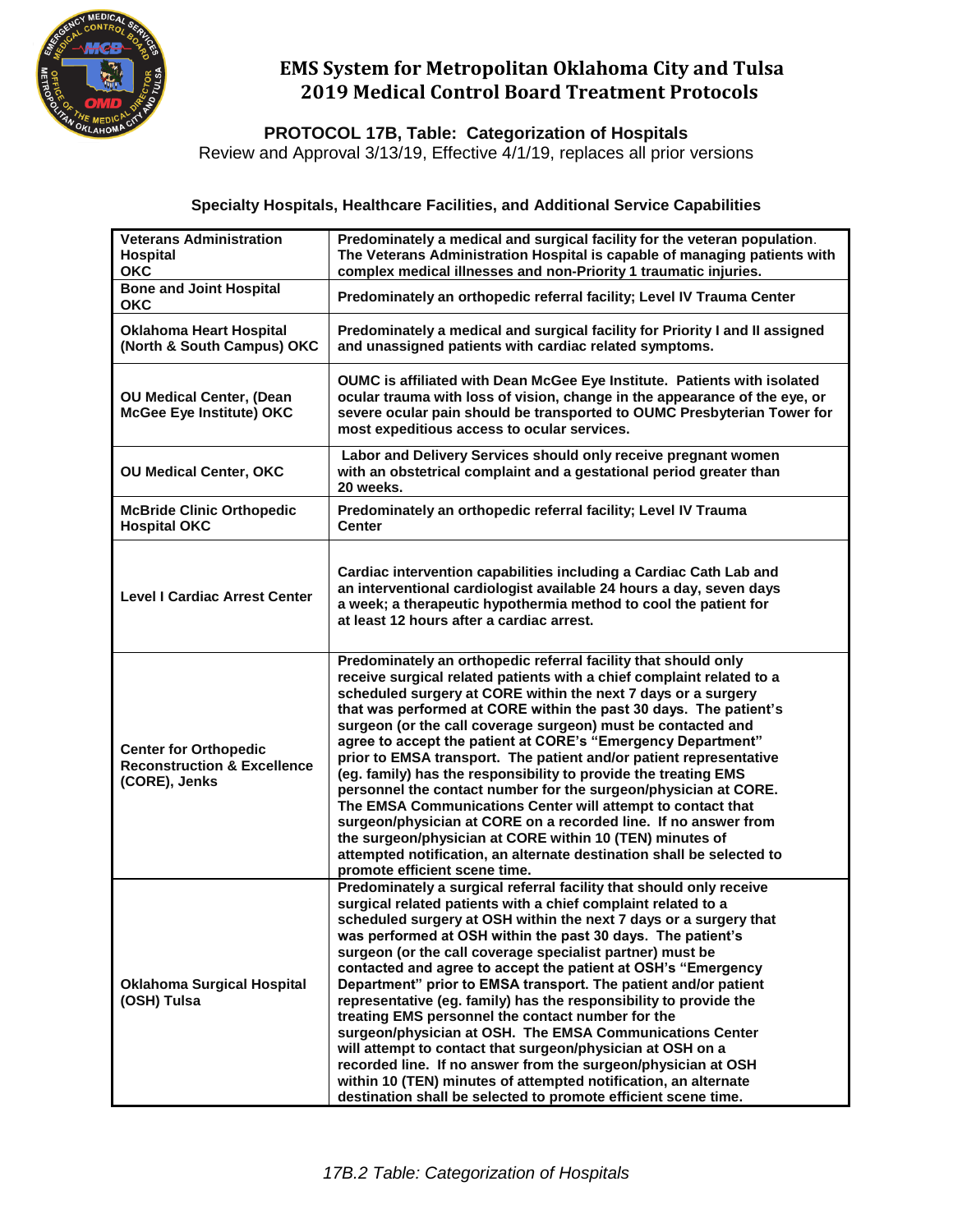

**PROTOCOL 17B, Table: Categorization of Hospitals**

Review and Approval 3/13/19, Effective 4/1/19, replaces all prior versions

| <b>Tulsa Spine &amp; Specialty</b><br><b>Hospital (TSSH)</b>            | Predominately an orthopedic & neurosurgical referral facility that<br>should only receive surgical related patients with a chief complaint<br>related to a scheduled surgery at Tulsa Spine & Select Specialty<br>Hospital within the next 7 days or a surgery that was performed at<br>Tulsa Spine & Select Specialty Hospital within the past 30 days.<br>The patient's surgeon (or the call coverage surgeon) must be<br>contacted and agree to accept the patient at Tulsa Spine & Select<br>Specialty Hospital's "Emergency Department" prior to EMSA<br>transport. The patient and/or patient representative (eg. family) has<br>the responsibility to provide the treating EMS personnel the<br>contact number for the surgeon/physician at TSSH. The EMSA<br><b>Communications Center will attempt to contact that</b><br>surgeon/physician at TSSH on a recorded line. If no answer from<br>the surgeon/physician at TSSH within 10 (TEN) minutes of<br>attempted notification, an alternate destination shall be selected to<br>promote efficient scene time.                                                                                                                                                                                                                                                                                                                  |
|-------------------------------------------------------------------------|------------------------------------------------------------------------------------------------------------------------------------------------------------------------------------------------------------------------------------------------------------------------------------------------------------------------------------------------------------------------------------------------------------------------------------------------------------------------------------------------------------------------------------------------------------------------------------------------------------------------------------------------------------------------------------------------------------------------------------------------------------------------------------------------------------------------------------------------------------------------------------------------------------------------------------------------------------------------------------------------------------------------------------------------------------------------------------------------------------------------------------------------------------------------------------------------------------------------------------------------------------------------------------------------------------------------------------------------------------------------------------------|
| <b>Norman Regional HealthPlex</b>                                       | Norman Regional HealthPlex has labor and delivery services for<br>patients in labor.                                                                                                                                                                                                                                                                                                                                                                                                                                                                                                                                                                                                                                                                                                                                                                                                                                                                                                                                                                                                                                                                                                                                                                                                                                                                                                     |
| Integris Lakeside Women's<br><b>Hospital OKC</b>                        | Predominately a labor and delivery hospital for assigned patients                                                                                                                                                                                                                                                                                                                                                                                                                                                                                                                                                                                                                                                                                                                                                                                                                                                                                                                                                                                                                                                                                                                                                                                                                                                                                                                        |
| St. Anthony Healthplex,<br><b>Saint Francis Healthplex-</b><br>Glenpool | Typical emergency department capabilities exist, though no post-<br>emergency department care (surgery, cardiac cath, inpatient care)<br>is available on-site. These facilities should be bypassed for a<br>hospital-based emergency department when the patient's<br>symptoms, exam, and/or diagnostics such as 12-lead ECG indicate<br>the patient most likely requires very urgent or emergent<br>intervention by a specialty physician that is hospital-based (eg.<br>cardiac cath, surgery). Examples of typical transports allowed<br>include: minor head trauma with no or brief LOC; MVC or falls with<br>low suspicion for internal injury and normal vital signs; minor<br>isolated/closed orthopedic injury; epistaxis; respiratory infections;<br>dental injury/illness; fever in pediatrics and young adult (without<br>hypotension/suspected sepsis); chest pain in patients less than 35<br>years of age, without ST elevation or depression on 12-lead ECG,<br>and without coronary disease history; HTN illness; abdominal pain<br>with normal vital signs and suspected non-surgical cause;<br>genitourinary illness (infections, kidney stones, vaginal bleeding<br>non-pregnant), neurological illness (headaches, seizure (non-<br>status) with seizure history), psychiatric illness, allergic reactions,<br>minor burns, dermal rashes, and MCI "green" patients. |